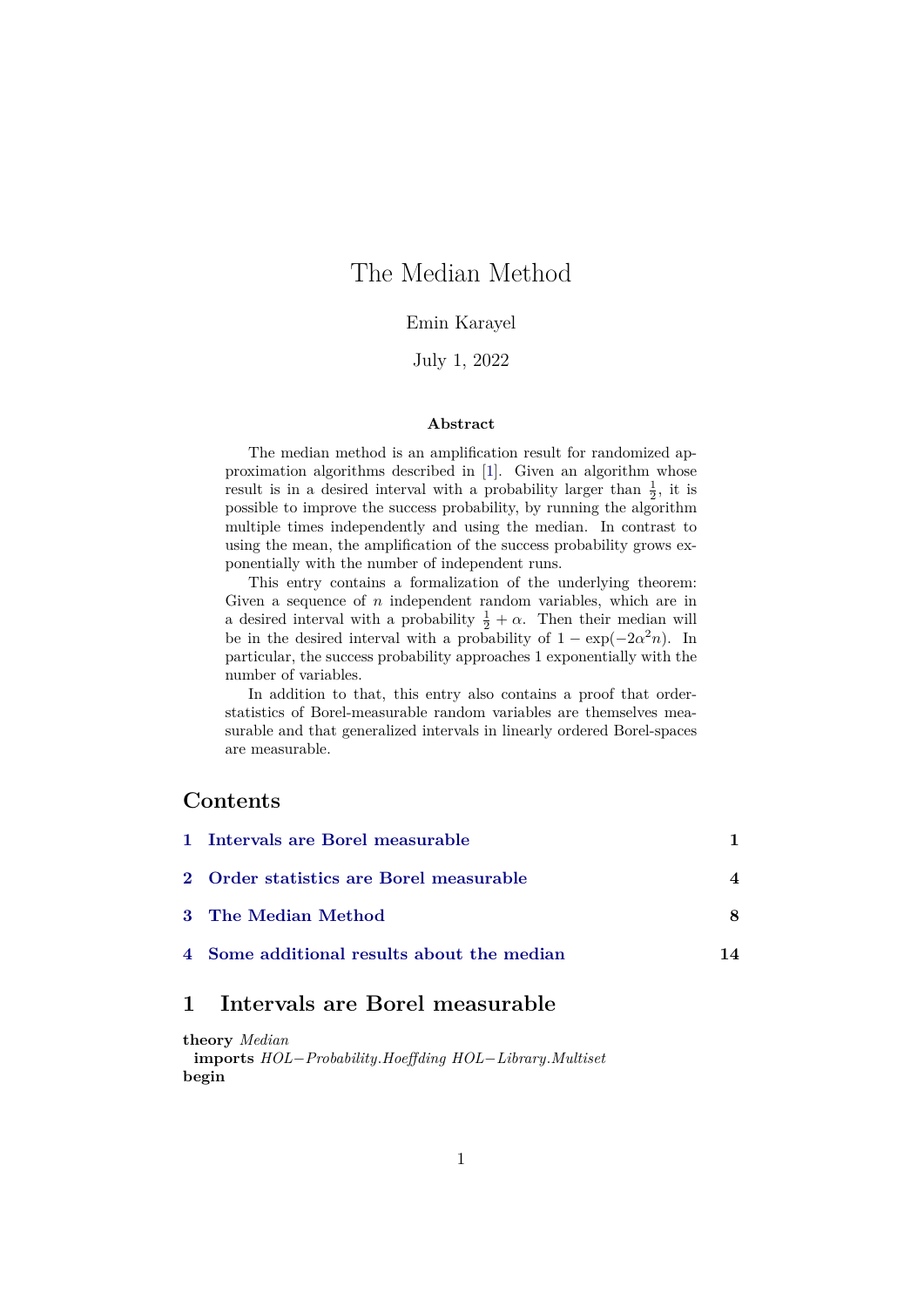This section contains a proof that intervals are Borel measurable, where an interval is defined as a convex subset of linearly ordered space, more precisely, a set is an interval, if for each triple of points  $x < y < z$ : If x and z are in the set so is y. This includes ordinary intervals like  $\{a..b\}, \{a < .\lt b\}$ but also for example  $\{x::rat. \ x * x < (2::rat)\}\$  which cannot be expressed in the standard notation.

In the *HOL*−*Analysis*.*Borel-Space* there are proofs for the measurability of each specific type of interval, but those unfortunately do not help if we want to express the result about the median bound for arbitrary types of intervals.

```
definition interval :: ('a :: linorder) set \Rightarrow bool where
   interval I = (\forall x \ y \ z. \ x \in I \longrightarrow z \in I \longrightarrow x \leq y \longrightarrow y \leq z \longrightarrow y \in I)
```

```
definition up\text{-}ray :: ('a :: linorder) set \Rightarrow bool where
   up\text{-}ray\ I = (\forall x \ y. \ x \in I \longrightarrow x \leq y \longrightarrow y \in I)
```

```
lemma up-ray-borel:
 assumes up\text{-}ray (I :: (('a :: linorder-topology) set))
 shows I \in <i>borel</i>proof (cases closed I)
 case True
 then show ?thesis using borel-closed by blast
next
 case False
 hence b:¬ closed I by blast
 have open I
  proof (rule Topological-Spaces.openI)
   fix x
   assume c: x \in Ishow \exists T. open T \wedge x \in T \wedge T \subseteq Iproof (cases \exists y. y < x \land y \in I)case True
     then obtain y where a: y < x \land y \in I by blast
     have open \{y \leq \ldots\} by simp
     moreover have x \in \{y \leq \ldots\} using a by simp
     moreover have \{y \leq \ldots\} \subseteq Iapply (rule subsetI)
       using a assms(1 ) apply (simp add: up-ray-def)
       by (metis less-le-not-le)
     ultimately show ?thesis by blast
   next
     case False
     hence I \subseteq \{x..\} using linorder-not-less by auto
     moreover have \{x..\}\subseteq Iusing c assms(1 ) apply (simp add: up-ray-def)
       by blast
     ultimately have I = \{x..\}by (rule order-antisym)
```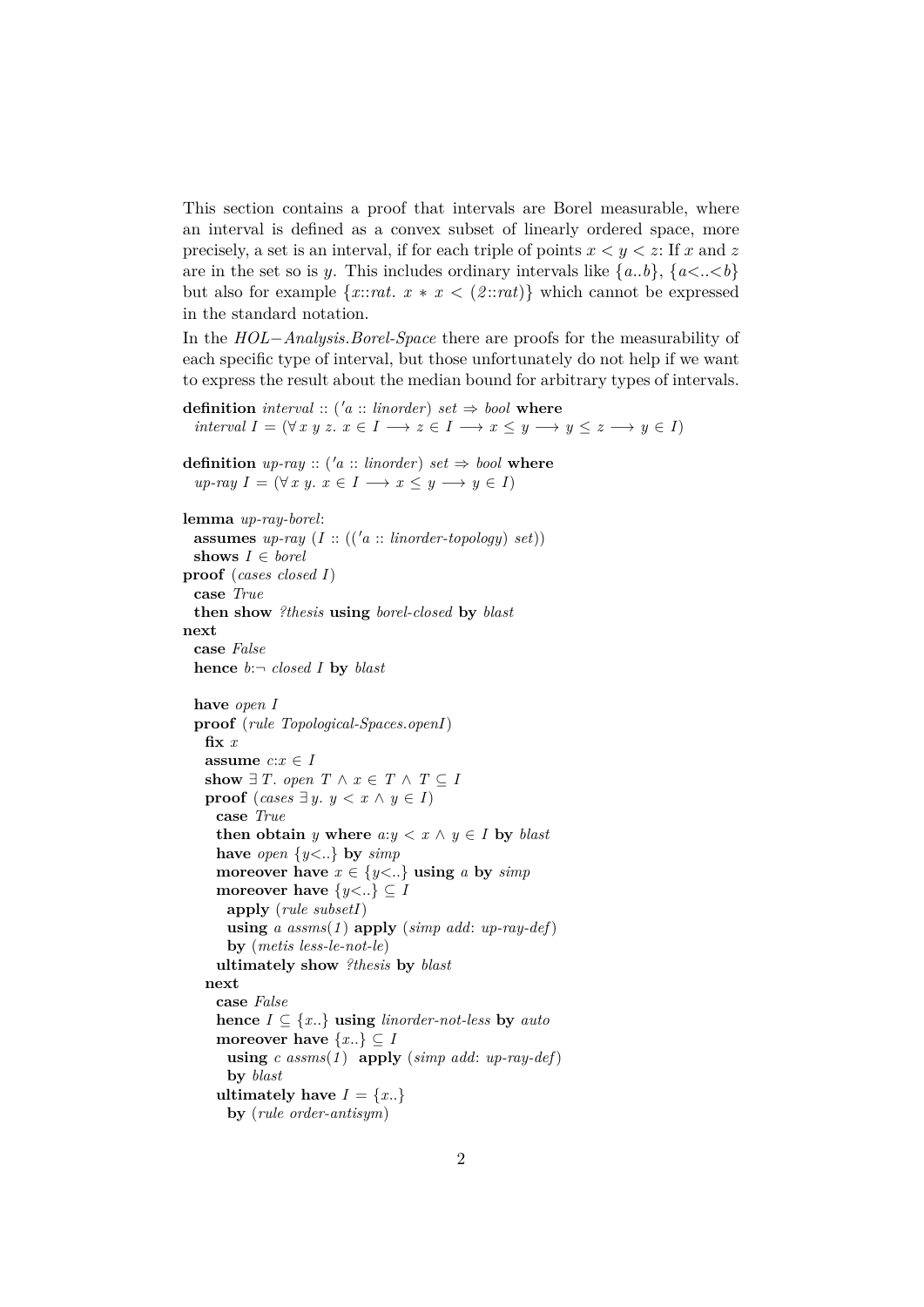```
moreover have closed {x..} by simp
     ultimately have False using b by auto
     then show ?thesis by simp
   qed
 qed
 then show ?thesis by simp
qed
definition down-ray :: ('a :: linorder) set \Rightarrow bool where
  down-ray I = (\forall x \ y, \ y \in I \longrightarrow x \le y \longrightarrow x \in I)lemma down-ray-borel:
 assumes down-ray (I:: ((a::<i>linear-topology</i>) set))shows I ∈ borel
proof −
 have up-ray (−I) using assms
   by (simp add: up-ray-def down-ray-def , blast)
 hence (-I) ∈ borel using up-ray-borel by blast
 thus I \in borelby (metis borel-comp double-complement)
qed
Main result of this section:
lemma interval-borel:
 assumes interval (I:: ((a::linorder-topology) set))shows I ∈ borel
proof (cases I = {})
 case True
 then show ?thesis by simp
next
 case False
 then obtain x where a: x \in I by \text{blast}have \bigwedge y z. y \in I ∪ {x..} \implies y \leq z \implies z \in I ∪ {x..}
   by (metis assms a interval-def IntE UnE Un-Int-eq(1 ) Un-Int-eq(2 ) atLeast-iff
nle-le order.trans)
 hence up\text{-}ray (I \cup \{x..\})
   using up-ray-def by blast
 hence b: I \cup \{x.\}\in \text{borel}using up-ray-borel by blast
  have \bigwedge y z. y \in I ∪ {..x} \implies z \leq y \implies z \in I ∪ {..x}
    by (metis assms a interval-def UnE UnI1 UnI2 atMost-iff dual-order .trans
linorder-le-cases)
 hence down-ray (I \cup \{..x\})using down-ray-def by blast
 hence c: I \cup \{..x\} \in borelusing down-ray-borel by blast
```
**have**  $I = (I \cup \{x..\}) \cap (I \cup \{..x\})$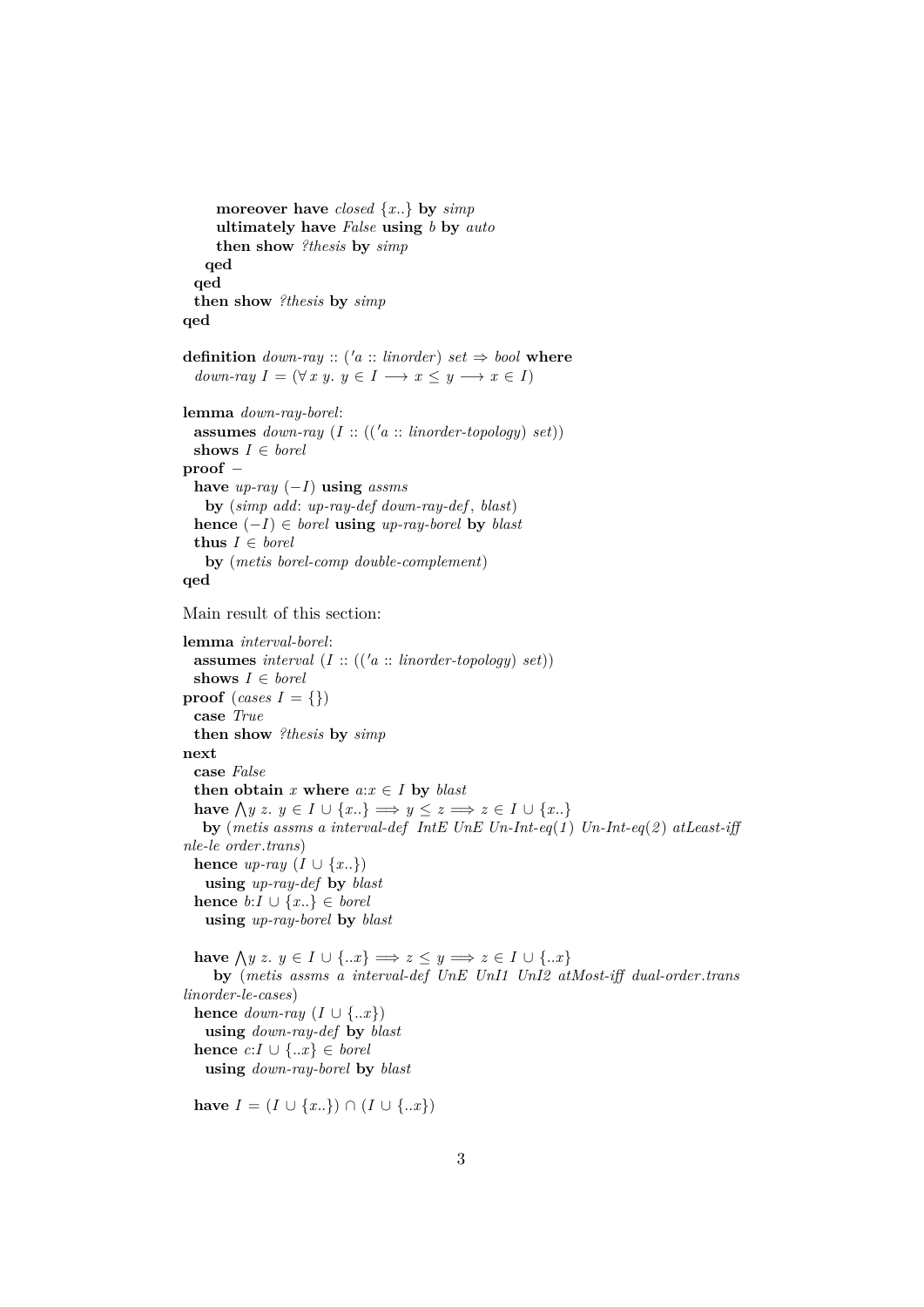```
using a by fastforce
```

```
then show ?thesis using b c
   by (metis sets.Int)
qed
```
## <span id="page-3-0"></span>**2 Order statistics are Borel measurable**

This section contains a proof that order statistics of Borel measurable random variables are themselves Borel measurable.

The proof relies on the existence of branch-free comparison-sort algorithms. Given a sequence length these algorithms perform compare-swap operations on predefined pairs of positions. In particular the result of a comparison does not affect future operations. An example for a branch-free comparison sort algorithm is shell-sort and also bubble-sort without the early exit.

The advantage of using such a comparison-sort algorithm is that it can be lifted to work on random variables, where the result of a comparison-swap operation on two random variables *X* and *Y* can be represented as the expressions  $\lambda \omega$ . *min*  $(X \omega)$   $(Y \omega)$  and  $\lambda \omega$ . *max*  $(X \omega)$   $(Y \omega)$ .

Because taking the point-wise minimum (resp. maximum) of two random variables is still Borel measurable, and because the entire sorting operation can be represented using such compare-swap operations, we can show that all order statistics are Borel measuable.

#### **fun** *sort-primitive* **where**

*sort-primitive i j f k* = (*if k* = *i then min* (*f i*) (*f j*) *else* (*if k* = *j then max* (*f i*) (*f j*) *else f k*))

```
fun sort-map where
 sort-map f n = fold id [sort-primitive j i. i < - [0..<n], j < - [0..<i]] <i>f
```
**lemma** *sort-map-ind*: *sort-map f*  $(Suc\ n) = fold\ id\ [sort-primitive\ j\ n\ j < -\ [0..*n*]]\ (sort-map\ f\ n)$ **by** *simp*

**lemma** *sort-map-strict-mono*:  $\textbf{fixes } f :: nat \Rightarrow 'b :: \textit{linorder}$ **shows**  $j < n \implies i < j \implies sort-map \ f \ n \ i < sort-map \ f \ n \ j$ **proof** (*induction n arbitrary*: *i j*) **case** *0* **then show** *?case* **by** *simp* **next case** (*Suc n*) **define** *g* **where**  $g = (\lambda k \text{. fold id } [sort-primitive j n. j < -[0..\leq k]] (sort-map f)$ *n*)) **define**  $k$  **where**  $k = n$ **have**  $a: (\forall i \ j, j \leq n \rightarrow i \leq j \rightarrow g \ k \ i \leq g \ k \ j) \wedge (\forall l, l \leq k \rightarrow g \ k \ l \leq g \ k \ n)$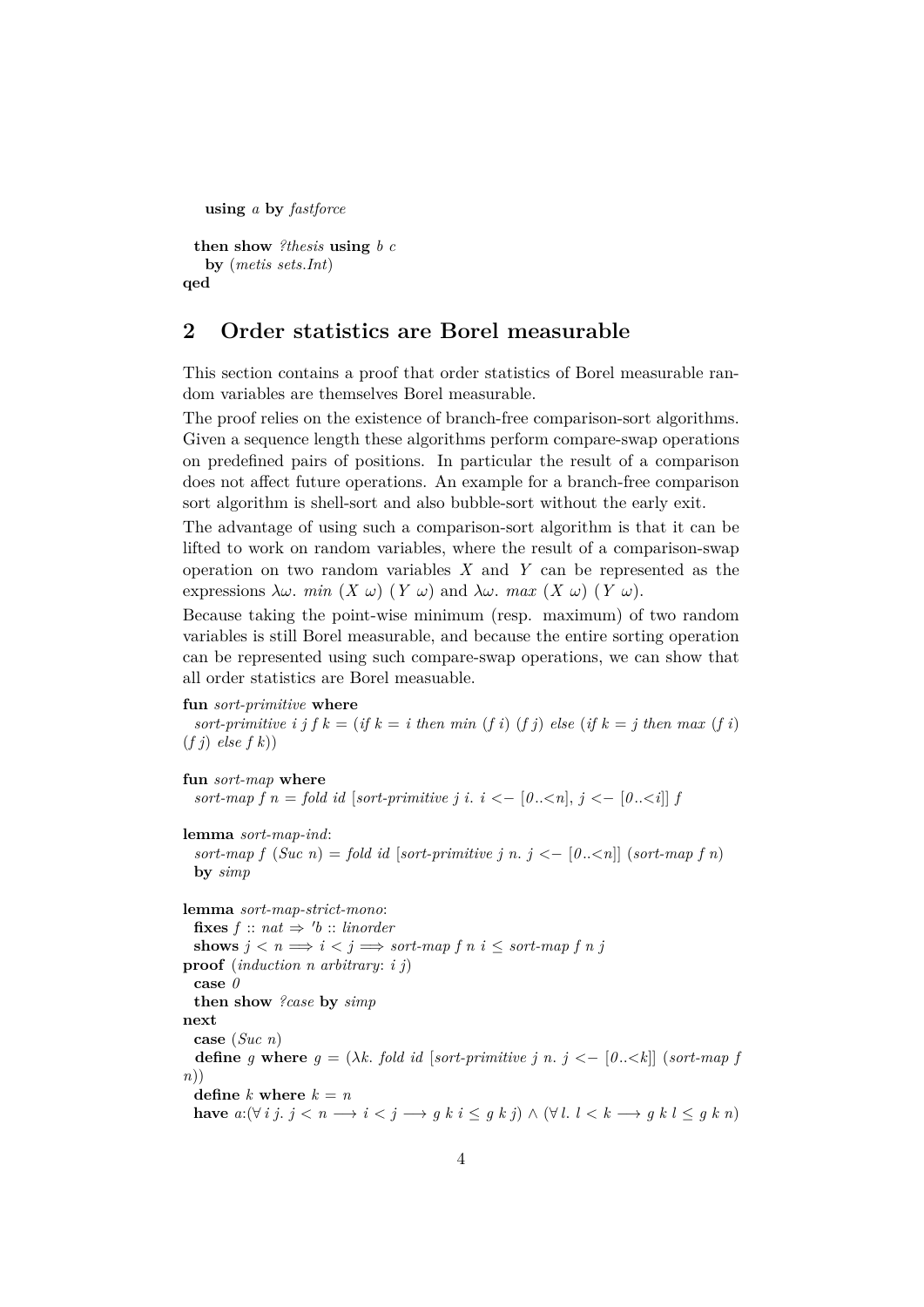```
proof (induction k)
 case 0
 then show ?case using Suc by (simp add:g-def del:sort-map.simps)
next
 case (Suc k)
 have g(Suc k) = sort-primitive k n (g k)by (simp add:g-def)
 then show ?case using Suc
  apply (cases g k k \leq g k n)
   apply (simp add:min-def max-def)
   using less-antisym apply blast
   apply (cases g k n \leq g k k)
   apply (simp add:min-def max-def)
   apply (metis less-antisym max.coboundedI2 max.orderE)
   by simp
qed
```

```
hence \bigwedgei j. j < Suc n \implies i < j \implies g n i \leq g n japply (simp add:k-def) using less-antisym by blast
moreover have sort-map f (Suc n) = g nby (simp add:sort-map-ind g-def del:sort-map.simps)
ultimately show ?case
 apply (simp del:sort-map.simps)
 using Suc by blast
```
### **qed**

**lemma** *sort-map-mono*:  $\textbf{fixes } f :: nat \Rightarrow 'b :: \textit{linorder}$ **shows**  $j < n \implies i \leq j \implies sort\text{-}map \text{ } f \text{ } n \text{ } i \leq sort\text{-}map \text{ } f \text{ } n \text{ } j$ **by** (*metis sort-map-strict-mono eq-iff le-imp-less-or-eq*)

### **lemma** *sort-map-perm*:

 $\textbf{fixes } f :: nat \Rightarrow 'b :: \textit{linorder}$ **shows** *image-mset* (*sort-map f n*) (*mset*  $[0..\le n]$ ) = *image-mset f* (*mset*  $[0..\le n]$ ) **proof** − **define** *is-swap* where *is-swap* =  $(\lambda (ts::((nat \Rightarrow 'b) \Rightarrow nat \Rightarrow 'b))$ .  $\exists i < n$ .  $\exists j$  $\langle n, ts = sort-primitive \; i \; j \rangle$ **define**  $t$  :: ((nat  $\Rightarrow$  'b)  $\Rightarrow$  nat  $\Rightarrow$  'b) *list* **where**  $t = [sort-primitive \, j \, i \, i \, \langle -[0.. \langle n], j \, \langle -[0.. \langle i]]]$ **have** a:  $\bigwedge x$  f. *is-swap*  $x \implies \text{image-mset}(x)$  (mset-set  $\{0..\leq n\}) = \text{image-mset}$ *f* (*mset-set*  $\{0..\leq n\}$ ) **proof** − **fix** *x*

 $\textbf{fix } f :: nat \Rightarrow 'b :: \textit{linorder}$ 

**assume** *is-swap x*

**then obtain** *i j* **where**  $x$ -def:  $x = sort$ -primitive *i j* **and** *i*-bound:  $i < n$  **and** *j-bound*:*j* < *n*

**using** *is-swap-def* **by** *blast*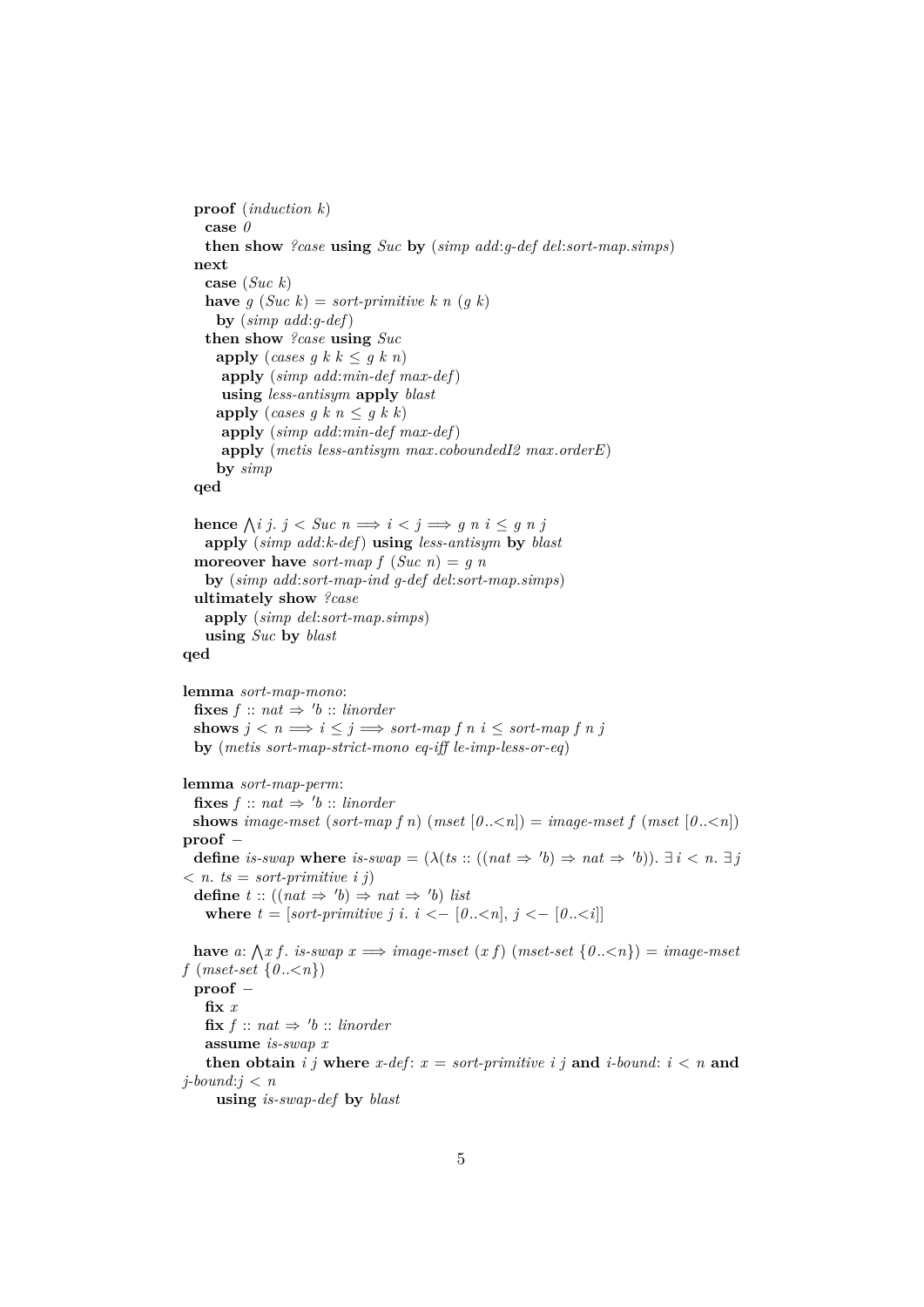```
define inv where inv = mset-set {k. k < n \wedge k \neq i \wedge k \neq j}
   have b:\{0..<n\} = \{k\colon k < n \land k \neq i \land k \neq j\} ∪ \{i,j\}apply (rule order-antisym, rule subsetI, simp, blast, rule subsetI, simp)
     using i-bound j-bound by meson
   have c:\bigwedge k. k \in \mathcal{H} inv \implies (x f) k = f kby (simp add:x-def inv-def)
   have image-mset (x f) inv = image-mset f inv
     apply (rule multiset-eqI)
     using c multiset.map-cong0 by force
    moreover have image-mset (x f) (mset-set \{i,j\}) = image-mset f (mset-set
{i,j})
     apply (cases i = j)by (simp add:x-def max-def min-def)+
   moreover have mset-set \{0..\leq n\} = inv + mset-set \{i,j\}by (simp only:inv-def b, rule mset-set-Union, simp, simp, simp)
  ultimately show image-mset (x f) (mset-set \{0, \langle n \rangle\} = \{image\} image-mset f (mset-set
\{0, \lt n\}by simp
 qed
  have (\forall x \in set t. is-swap x) \implies \text{image-mset} (fold id t f) (mset [0..\leq n]) =
image-mset f (mset [0...
   by (induction t arbitrary:f , simp, simp add:a)
  moreover have \bigwedge x \colon x \in set \ t \Longrightarrow \text{is-swap } xapply (simp add:t-def is-swap-def)
   by (meson atLeastLessThan-iff imageE less-imp-le less-le-trans)
 ultimately have image-mset (fold id t f) (mset [0..\leq n]) = image-mset f (mset
[0,-\infty] by blast
 then show ?thesis by (simp add:t-def)
qed
lemma list-eq-iff :
 assumes mset xs = mset ys
 assumes sorted xs
 assumes sorted ys
 shows xs = ysusing assms properties-for-sort by blast
lemma sort-map-eq-sort:
  \textbf{fixes } f :: nat \Rightarrow ('b :: \textit{linorder})shows map (sort-map f n) [0,-\leq n] = sort \text{ (map } f [0,-\leq n] \text{ (is } ?A = ?B)proof −
 have mset ?A = mset ?Busing sort-map-perm[where f=f and n=n]
   by (simp del:sort-map.simps)
 moreover have sorted ?B
   by simp
  moreover have sorted ?A
   apply (subst sorted-wrt-iff-nth-less)
```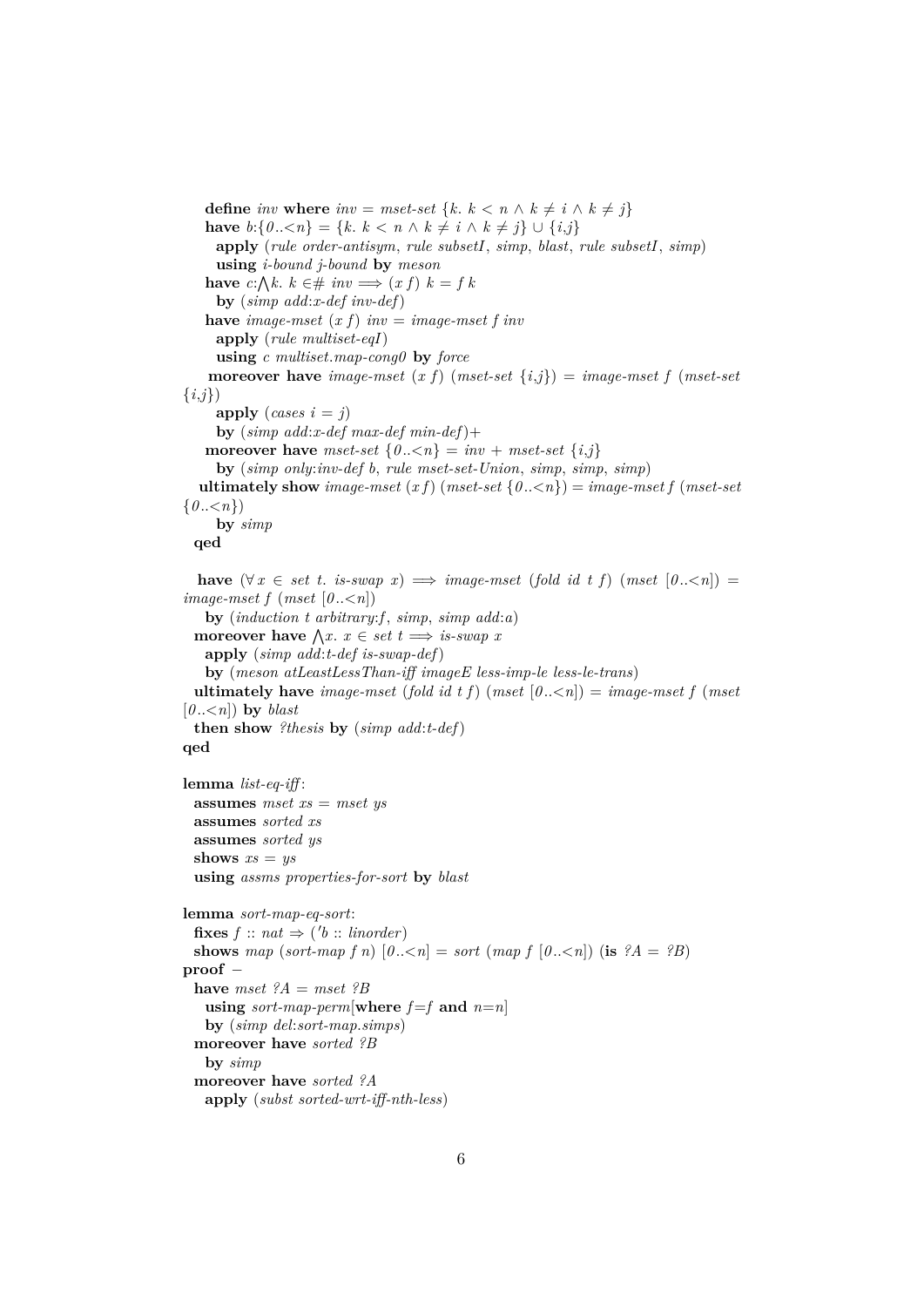**apply** (*simp del*:*sort-map*.*simps*) **by** (*metis sort-map-mono nat-less-le*) **ultimately show**  $?A = ?B$ **using** *list-eq-iff* **by** *blast* **qed lemma** *order-statistics-measurable-aux*:  $\textbf{fixes } X :: \textit{nat} \Rightarrow 'a \Rightarrow ('b :: \{ \textit{linorder-topology}, \textit{second-countable-topology} \})$ assumes  $n \geq 1$ assumes  $j < n$ **assumes**  $\bigwedge i : i < n \Longrightarrow X \, i \in measurable \, M \, borei$ **shows**  $(\lambda x. (sort-map  $(\lambda i. X i x) n)$   $j) \in measurable M$  *borel*$ **proof** − have  $n-ge-0:n > 0$  **using** *assms* by *simp* **define** *is-swap* where *is-swap* =  $(\lambda (ts::((nat \Rightarrow 'b) \Rightarrow nat \Rightarrow 'b))$ .  $\exists i < n$ .  $\exists j$  $\langle n, ts = sort-primitive \; i \; j \rangle$ **define**  $t$  :: ((nat  $\Rightarrow$  'b)  $\Rightarrow$  nat  $\Rightarrow$  'b) *list* **where**  $t = [sort-primitive \, j \, i \, i \, \langle -[0..,1] \, j \, \langle -[0..,1] \, j \, \rangle]$ **define**  $meas\text{-}ptw :: (nat \Rightarrow 'a \Rightarrow 'b) \Rightarrow bool$ **where**  $meas\text{-}ptw = (\lambda f \colon (\forall k \colon k < n \longrightarrow f \text{ } k \in \text{ borel-measurable } M))$ **have** *ind-step*:  $\bigwedge x$  (g:  $nat \Rightarrow 'a \Rightarrow 'b)$ . *meas-ptw*  $g \Longrightarrow is-swap \ x \Longrightarrow meas-ptw \ (\lambda k \ \omega. \ x \ (\lambda i \cdot$  $g(i \omega) k$ **proof** − **fix** *x g* **assume** *meas-ptw g* **hence**  $a:\bigwedge k, k < n \Longrightarrow g \ k \in \text{borel-measurable } M$  **by**  $(\text{simp add:} \text{meas-} \text{ptw-def})$ **assume** *is-swap x* **then obtain** i j where  $x$ -def: $x$ =sort-primitive i j and *i*-le: $i < n$  and  $j$ -le: $j <$ *n* **by** (*simp add*:*is-swap-def* , *blast*) **have**  $\bigwedge k \colon k < n \Longrightarrow (\lambda \omega \colon x \ (\lambda i \colon g \ i \ \omega) \ k) \in \text{borel-measurable } M$ **proof** − **fix** *k* **assume** *k* < *n* **thus**  $(\lambda \omega, x (\lambda i, g i \omega) k) \in borel-measurable M$ **apply** (*simp add*:*x-def*) **apply** (*cases*  $k = i$ , *simp*) **using** *a i-le j-le borel-measurable-min* **apply** *blast* **apply** (*cases*  $k = j$ , *simp*) **using** *a i-le j-le borel-measurable-max* **apply** *blast* **using** *a* **by** *simp* **qed thus** *meas-ptw*  $(\lambda k \omega, x (\lambda i, q i \omega) k)$ **by** (*simp add*:*meas-ptw-def*) **qed**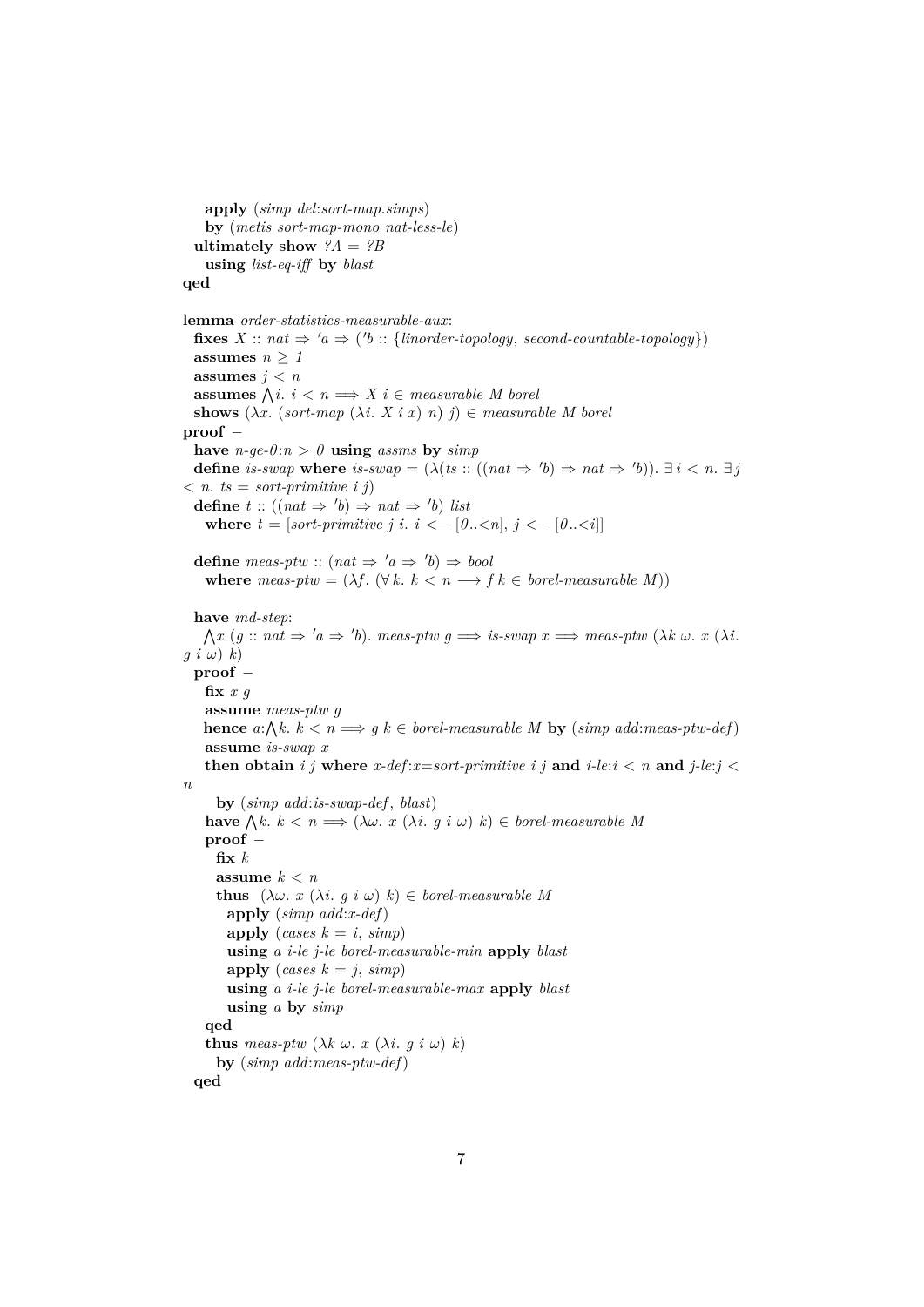**have**  $(\forall x \in set t.$  *is-swap*  $x) \implies meas\text{-}ptw \ (\lambda \ k \ \omega. \ (fold \ id \ t \ (\lambda \ k \ X \ k \ \omega)) \ k)$ **proof** (*induction t rule*:*rev-induct*) **case** *Nil* **then show** *?case* **using** *assms* **by** (*simp add*:*meas-ptw-def*) **next case** (*snoc x xs*) **have** *a*:*meas-ptw* ( $\lambda k$   $\omega$ , *fold* ( $\lambda a$ , *a*) *xs* ( $\lambda k$ , *X*  $k$   $\omega$ ) *k*) **using** *snoc* **by** *simp* **have** *b*:*is-swap x* **using** *snoc* **by** *simp* **show** *?case* **using** *ind-step*[*OF a b*] **by** *simp* **qed moreover have**  $\bigwedge x$ .  $x \in set$   $t \implies$  *is-swap* x **apply** (*simp add*:*t-def is-swap-def*) **by** (*meson atLeastLessThan-iff imageE less-imp-le less-le-trans*) **ultimately show** *?thesis* **using** *assms* **by** (*simp add*:*t-def* [*symmetric*] *meas-ptw-def*) **qed**

Main results of this section:

**lemma** *order-statistics-measurable*:  $\textbf{fixes } X :: nat \Rightarrow 'a \Rightarrow ('b :: \{linorder-topology, second-countable-topology\})$ **assumes**  $n \geq 1$ assumes  $j < n$ **assumes**  $\bigwedge i : i < n \Longrightarrow X \, i \in measurable \, M \, borei$ **shows**  $(\lambda x. \text{ (sort } (map \ (\lambda i. \ X \ i \ x) \ [0..< n])) ! j) \in measurable \ M \ borel$ **apply** (*subst sort-map-eq-sort*[*symmetric*]) **using** *assms* **by** (*simp add*:*order-statistics-measurable-aux del*:*sort-map*.*simps*)

**definition** *median* **where** *median n f* = *sort* (*map f* [0...,  $n$ ]) ! (*n div 2*)

**lemma** *median-measurable*:  $\textbf{fixes } X :: \textit{nat} \Rightarrow 'a \Rightarrow ('b :: \{ \textit{linorder-topology}, \textit{second-countable-topology} \})$ assumes  $n \geq 1$ **assumes**  $\bigwedge i : i < n \Longrightarrow X \, i \in measurable \, M \, borei$ **shows**  $(\lambda x$ . *median*  $n (\lambda i \times x) \in$  *measurable* M *borel* **apply** (*simp add*:*median-def*) **apply** (*rule order-statistics-measurable*[*OF assms*(*1* ) *- assms*(*2* )]) **using** *assms*(*1* ) **by** *force*+

## <span id="page-7-0"></span>**3 The Median Method**

This section contains the proof for the probability that the median of independent random variables will be in an interval with high probability if the individual variables are in the same interval with probability larger than  $\frac{1}{2}$ . The proof starts with the elementary observation that the median of a sequence with n elements is in an interval I if at least half of them are in I. This works because after sorting the sequence the elements that will be in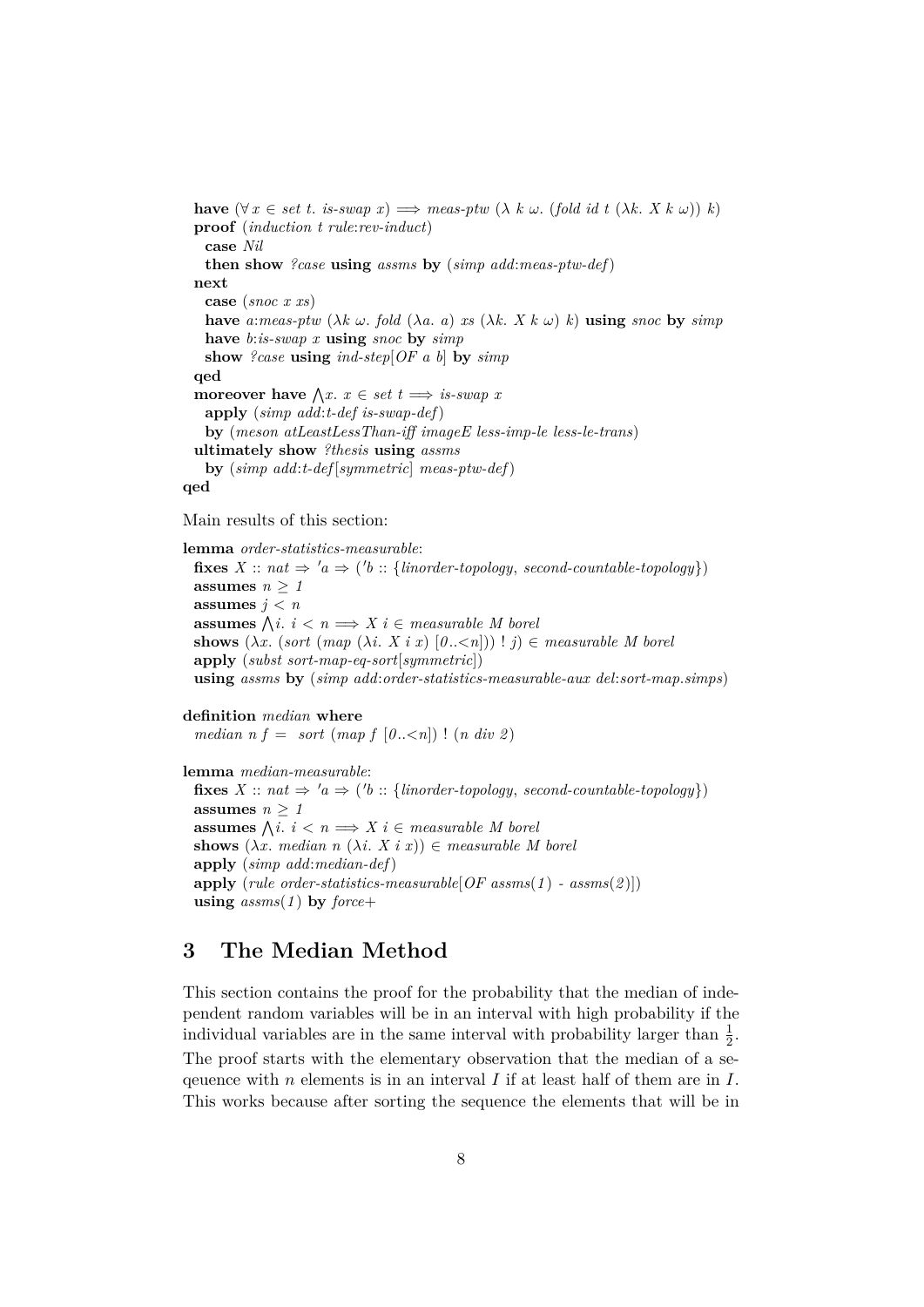the interval must necessarily form a consecutive subsequence, if its length is larger than  $\frac{n}{2}$  the median must be in it.

The remainder follows the proof in [\[1,](#page-14-0) §2.1] using the Hoeffding inequality to estimate the probability that at least half of the sequence elements will be in the interval I.

```
lemma interval-rule:
 assumes interval I
 assumes a \leq x \leq bassumes a \in Iassumes b \in Ishows x \in Iusing assms(1 ) apply (simp add:interval-def)
 using assms by blast
lemma sorted-int:
 assumes interval I
 assumes sorted xs
 assumes k < length xs i \leq j j \leq kassumes xs ! i \in I xs ! k \in Ishows xs ! j \in Iapply (rule interval-rule[where a=xs ! i and b=xs ! k])
 using assms by (simp add: sorted-nth-mono)+
lemma mid-in-interval:
 assumes 2 * length (filter (\lambda x. x \in I) xs) > length xsassumes interval I
 assumes sorted xs
 shows xs ! (length xs div 2) \in I
proof −
 have length (filter (\lambda x \cdot x \in I) xs) > 0 using assms(1) by linarith
 then obtain v where v-1: v < length xs and v-2: xs ! v \in Iby (metis filter-False in-set-conv-nth length-greater-0-conv)
 define J where J = \{k \mid k \leq \text{length } xs \land xs \mid k \in I\}have card-J-min: 2 * card J > length xsusing assms(1 ) by (simp add:J-def length-filter-conv-card)
 consider
   (a) xs ! (length xs div 2) \in I |
   (b) xs ! (length xs div 2) \notin I \wedge v > (length xs div 2) |
   (c) xs ! (length xs div 2) \notin I \wedge v < (length xs div 2)
   by (metis linorder-cases v-2 )
 thus ?thesis
 proof (cases)
   case a
   then show ?thesis by simp
```
**next**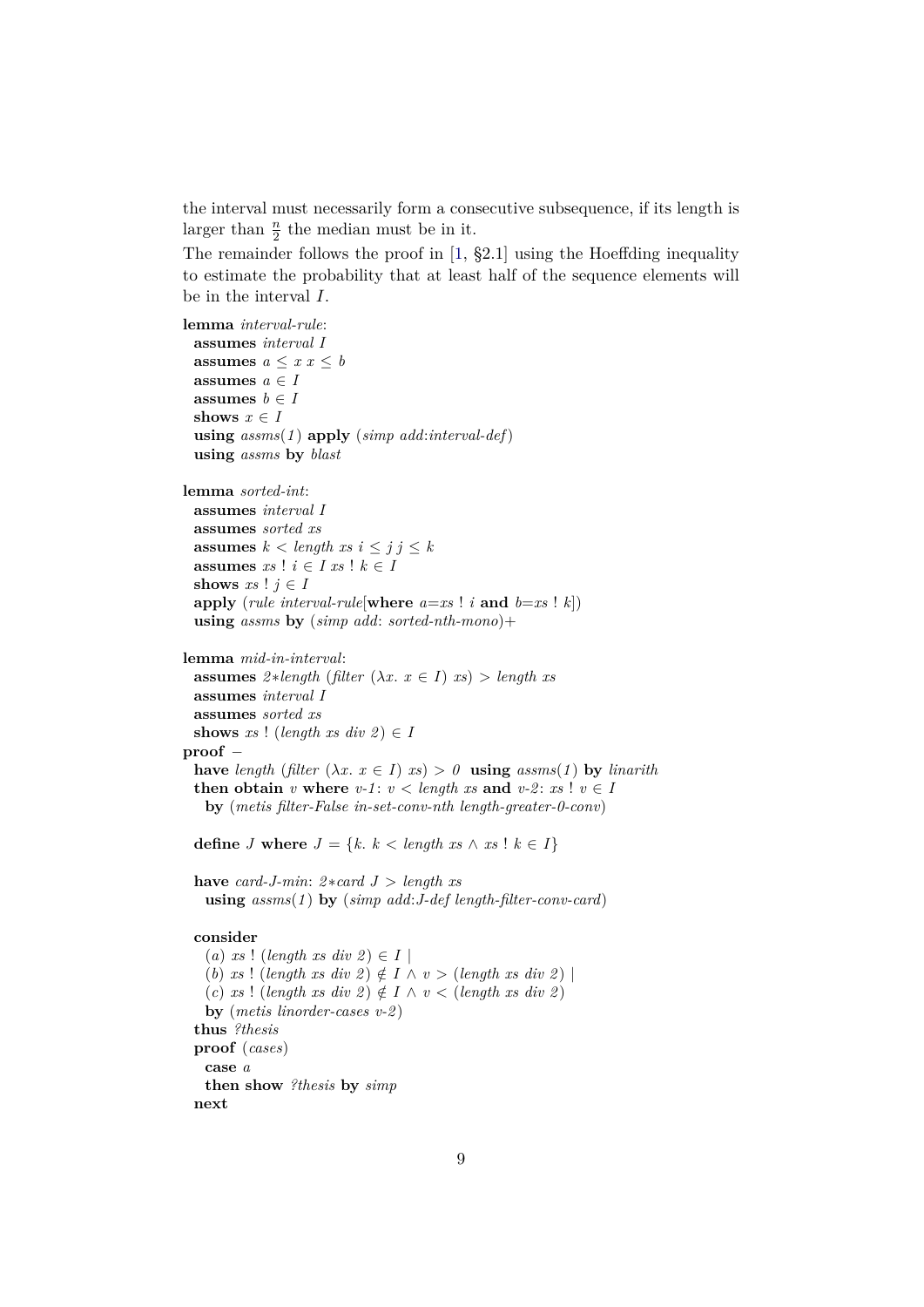**case** *b* **have**  $p:\bigwedge k.$   $k \leq length \leq x$  *div*  $2 \implies xs \leq k \notin B$ **using** *b v*-2 sorted-int $[OF\;assms(2)\;assms(3)\;v-1$ , where  $j=length\;xs\;div\;2]$ **apply** *simp* **by** *blast* **have** *card*  $J \leq \text{card } \{ \text{Suc } (\text{length } xs \text{ div } 2) \dots \leq \text{length } xs \}$ **apply** (*rule card-mono*, *simp*) **apply** (*rule subsetI*, *simp add*:*J-def not-less-eq-eq*[*symmetric*]) **using** *p* **by** *metis* **hence** *card*  $J \leq \text{length } xs - (\text{Suc } (\text{length } xs \text{ div } 2))$ **using** *card-atLeastLessThan* **by** *metis* **hence** *length xs*  $\leq 2*($  *length xs*  $- (Suc (length xs div 2)))$ **using** *card-J-min* **by** *linarith* **hence** *False* **apply** (*simp add*:*nat-distrib*) **apply** (*subst* (*asm*) *le-diff-conv2* ) **using** *b v-1* **apply** *linarith* **by** *simp* **then show** *?thesis* **by** *simp* **next case** *c* **have**  $p:\bigwedge k.$   $k \geq length \text{ as } \text{div } 2 \implies k < length \text{ as } \implies \text{xs } ! k \notin P$ **using**  $c$   $v$ -1  $v$ -2 sorted-int $[OF\, assumes(2)$  assms $(3)$ , where  $i = v$  and  $j = length$ *xs div 2* ] **apply** *simp* **by** *blast* **have** *card*  $J \leq \text{card } \{0 \leq \text{ length } xs \text{ div } 2) \}$ **apply** (*rule card-mono*, *simp*) **apply** (*rule subsetI*, *simp add*:*J-def not-less-eq-eq*[*symmetric*]) **using** *p linorder-le-less-linear* **by** *blast* **hence** *card*  $J \leq (length \; xs \; div \; 2)$ **using** *card-atLeastLessThan* **by** *simp* **then show** *?thesis* **using** *card-J-min* **by** *linarith* **qed qed lemma** *median-est*: **assumes** *interval I* **assumes**  $2 * card \{k, k < n \wedge f k \in I\} > n$ **shows** *median*  $n f \in I$ **proof** − **have**  $a:\{k, k < n \land f k \in I\} = \{i, i < n \land map f \mid 0..< n\}$ !  $i \in I\}$ **apply** (*rule order-antisym*, *rule subsetI*, *simp*) **by** (*rule subsetI*, *simp*, *metis add-0 diff-zero nth-map-upt*) **show** *?thesis* **apply** (*simp add*:*median-def*) **apply** (*rule mid-in-interval*[**where**  $I=I$  **and**  $xs= sort$  (*map*  $f$  [ $0$ ... *fied*]) **using** *assms a* **apply** (*simp add*:*filter-sort comp-def length-filter-conv-card*) **by** (*simp add*:*assms*) **qed**

Main results of this section: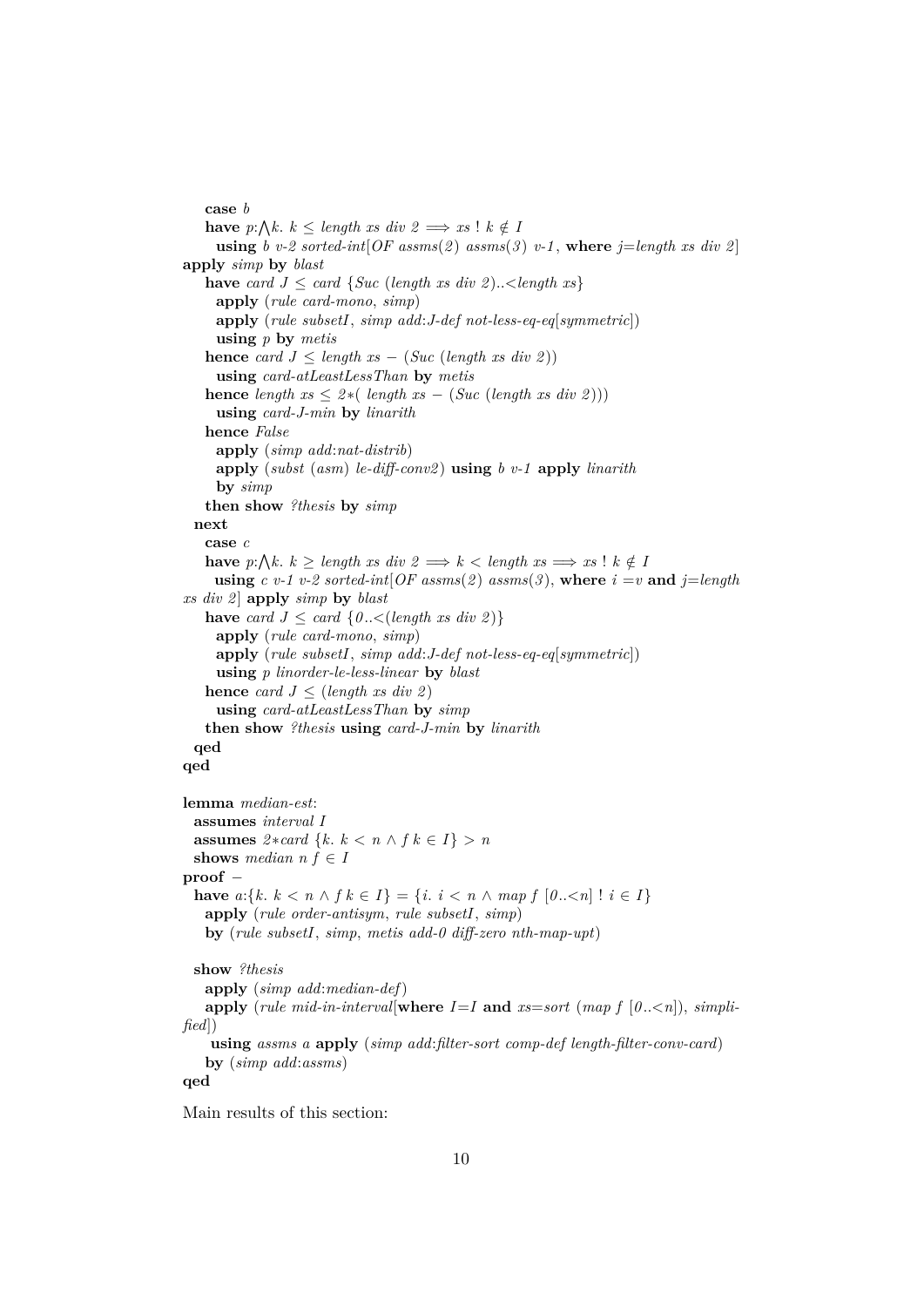**theorem** (**in** *prob-space*) *median-bound*: **fixes** *n* :: *nat*  $fixes I :: ('b :: \{linorder-topology, second-countable-topology\})$  *set* **assumes** *interval I* **assumes**  $\alpha > 0$ **assumes**  $\varepsilon \in \{0 \lt \ldots \lt 1\}$ **assumes** *indep-vars* ( $\lambda$ -. *borel*)  $X \{0..< n\}$ **assumes**  $n \ge -ln \varepsilon / (2 * \alpha^2)$ **assumes**  $\bigwedge i : i < n \Longrightarrow \mathcal{P}(\omega \text{ in } M \text{ and } X \text{ is } \omega \in I) \geq 1/2 + \alpha$ **shows**  $\mathcal{P}(\omega \text{ in } M. \text{ median } n \ (\lambda i. \ X \text{ i } \omega) \in I) \geq 1 - \varepsilon$ **proof** − **define**  $Y :: nat \Rightarrow 'a \Rightarrow real$  **where**  $Y = (\lambda i \cdot indicator I \circ (X i))$ **define** *t* **where**  $t = (\sum i = 0..< n$ . *expectation*  $(Y i)) - n/2$ **have**  $0 < -\ln \varepsilon / (2 * \alpha^2)$ **apply** (*rule divide-pos-pos*) **apply** (*simp*, *subst ln-less-zero-iff* ) **using** *assms* **by** *auto* also have  $\ldots \leq$  *real n* **using** *assms* by *simp* **finally have** *real*  $n > 0$  **by**  $simp$ **hence**  $n-ge-1:n \geq 1$  **by** *linarith* **hence**  $n-ge-0:n > 0$  **by**  $simp$ **have** *ind-comp*:  $\bigwedge$ *i*. *indicator*  $I \circ (X \ i) = \text{indicator } \{ \omega \ X \ i \ \omega \in I \}$ **by** (*rule ext*, *simp add*:*indicator-def comp-def*) **have**  $\alpha * n \leq (\sum_{i=0}^{n} i = 0 \ldots < n.$   $1/2 + \alpha) - n/2$ **by** (*simp add*:*algebra-simps*) **also have**  $... \leq (\sum_{i} i = 0..< n$ . *expectation*  $(Y_i) - n/2$ **apply** (*rule diff-right-mono*, *rule sum-mono*) **using** *assms*(*6* ) **by** (*simp add*:*Y-def ind-comp Collect-conj-eq inf-commute*) also have  $\ldots = t$  by  $(simp \ add: t\text{-}def)$ **finally have** *t-ge-a*:  $t \geq \alpha * n$  **by**  $simp$ **have**  $d: 0 \leq \alpha * n$ **apply** (*rule mult-nonneg-nonneg*) **using**  $assms(2)$  *n-ge-0* **by**  $simp+$ also have  $\ldots \leq t$  **using**  $t$ -ge-a by  $simp$ **finally have**  $t$ -ge-0:  $t \ge 0$  by  $simp$ **have**  $(\alpha * n)^2 \leq t^2$  **using** *t-ge-a d power-mono* by *blast* **hence** *t-ge-a-sq*:  $\alpha^2 * \text{real } n * \text{real } n \leq t^2$ **by** (*simp add*:*algebra-simps power2-eq-square*) **have** *Y-indep: indep-vars* ( $\lambda$ -. *borel*) *Y*  $\{0..\leq n\}$ **apply** (*subst Y-def*) **apply** (*rule indep-vars-compose*[**where**  $M' = (\lambda -$ , *borel*],  $OF$  *assms*( $\Lambda$ )]) **using** *interval-borel*[*OF assms*(*1* )] **by** *simp*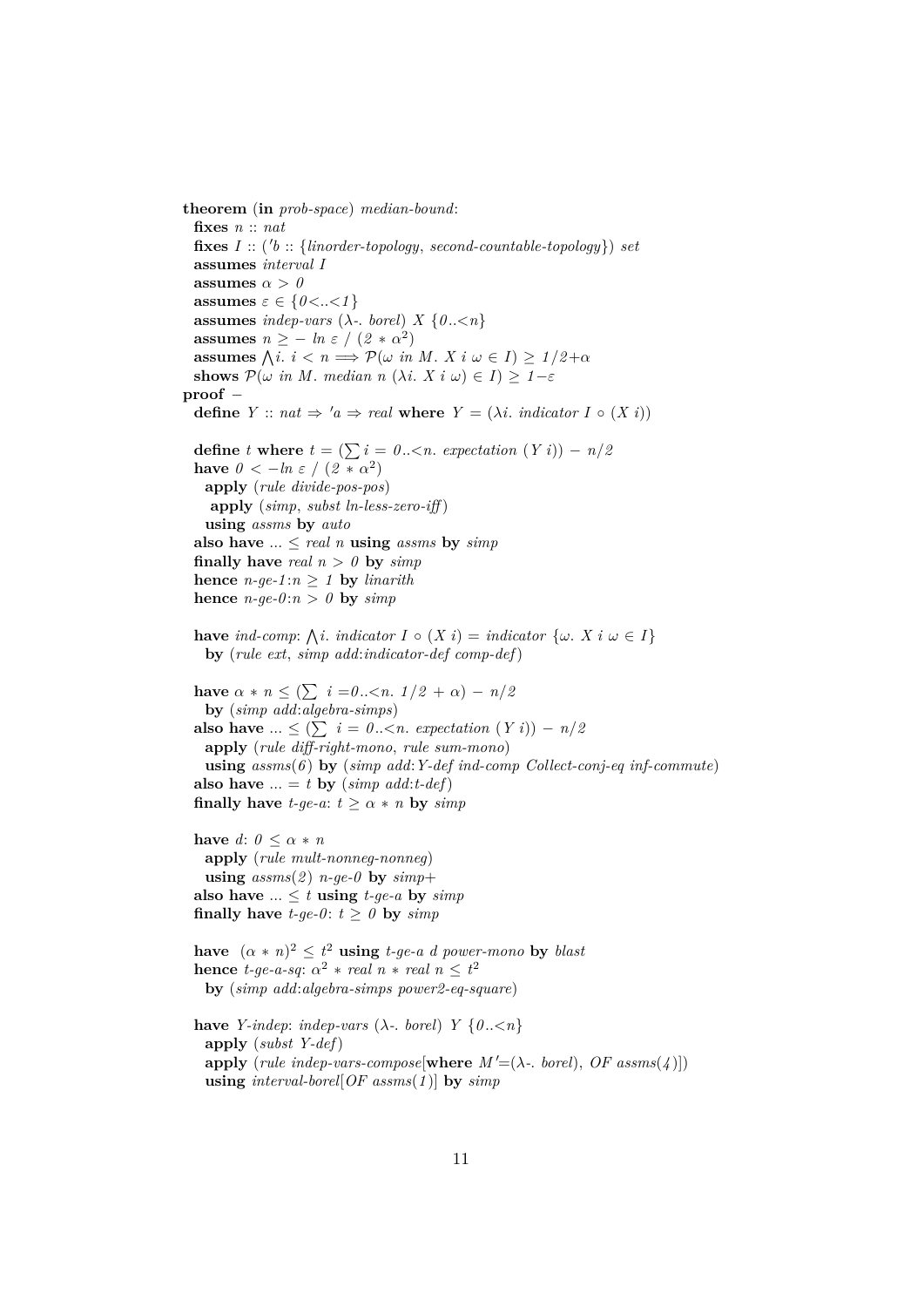**hence**  $b: Hoeffding$ *ing*  $M \{0, \lt n\}$   $Y (\lambda i, 0) (\lambda i, 1)$ **apply** (*simp add*:*Hoeffding-ineq-def indep-interval-bounded-random-variables-def*) **by** (*simp add*:*prob-space-axioms indep-interval-bounded-random-variables-axioms-def Y-def Y-indep*)

**have**  $c: \bigwedge \omega \colon (\sum i = 0 \dots < n \colon Y \in \omega) > n/2 \implies \text{median } n \ (\lambda i. \ X \in \omega) \in R$ **proof** − fix  $\omega$ **assume**  $(\sum i = 0..\langle n, Y i \omega \rangle) > n/2$ **hence**  $n \leq 2 * \text{ card } (\{0..< n\} ∩ \{i. X i \omega \in I\})$ **by** (*simp add*:*Y-def indicator-def*) **also have** ... =  $2 * card \{i : i \leq n \land X \}$   $i \omega \in I$ **apply** (*simp*, *rule arg-cong*[**where**  $f = \text{card}$ ]) **by** (*rule order-antisym*, *rule subsetI*, *simp*, *rule subsetI*, *simp*) **finally have**  $2 * card \{i : i \leq n \land X \}$   $i \omega \in I$  > *n* **by**  $simp$ **thus** *median*  $n (\lambda i. X i \omega) \in I$ **using** *median-est*[*OF assms*(*1* )] **by** *simp* **qed have**  $1 - \varepsilon \leq 1 - \exp(- (2 * \alpha^2 * \text{ real } n))$ **apply** (*simp*, *subst ln-ge-iff* [*symmetric*]) **using** *assms*(*3* ) **apply** *simp* **using** *assms*(*5* ) **apply** (*subst* (*asm*) *pos-divide-le-eq*) **apply** (*simp add*: *assms*(*2* ) *power2-eq-square*) **by** (*simp add*: *mult-of-nat-commute*) **also have** ... ≤ *1* − *exp* (− (2 \* *t*<sup>2</sup> / *real n*)) **apply** *simp* **apply** (*subst pos-le-divide-eq*) **using** *n-ge-0* **apply** *simp* **using** *t-ge-a-sq* **by** *linarith* **also have**  $\ldots \leq 1 - P(\omega \text{ in } M. (\sum i = 0..< n. Y i \omega) \leq n/2)$ **using**  $Hoeffding$ -ineq.*Hoeffding-ineq-le*[*OF b,* where  $\varepsilon = t$ , *simplified*] *n-ge-0 t-ge-0* **by** (*simp add*:*t-def*) **also have** ... =  $\mathcal{P}(\omega \text{ in } M. (\sum i = 0..< n. Y i \omega) > n/2)$ **apply** (*subst prob-compl*[*symmetric*]) **apply** *measurable* **using** *Y-indep* **apply** (*simp add*:*indep-vars-def*) **apply** (*rule arg-cong2* [**where** *f* =*measure*], *simp*) **by** (*rule order-antisym*, *rule subsetI*, *simp add*:*not-le*, *rule subsetI*, *simp add*:*not-le*) **also have** ...  $\leq \mathcal{P}(\omega \text{ in } M. \text{ median } n \ (\lambda i. \ X \text{ i } \omega) \in I)$ **apply** (*rule finite-measure-mono*) **apply** (*rule subsetI*) **using** *c* **apply** *simp* **using** *interval-borel*[*OF assms*(*1* )] **apply** *measurable* **apply** (*rule median-measurable*[*OF n-ge-1* ]) **using** *assms*(*4* ) **by** (*simp add*:*indep-vars-def*) **finally show** *?thesis* **by** *simp* **qed**

This is a specialization of the above to closed real intervals.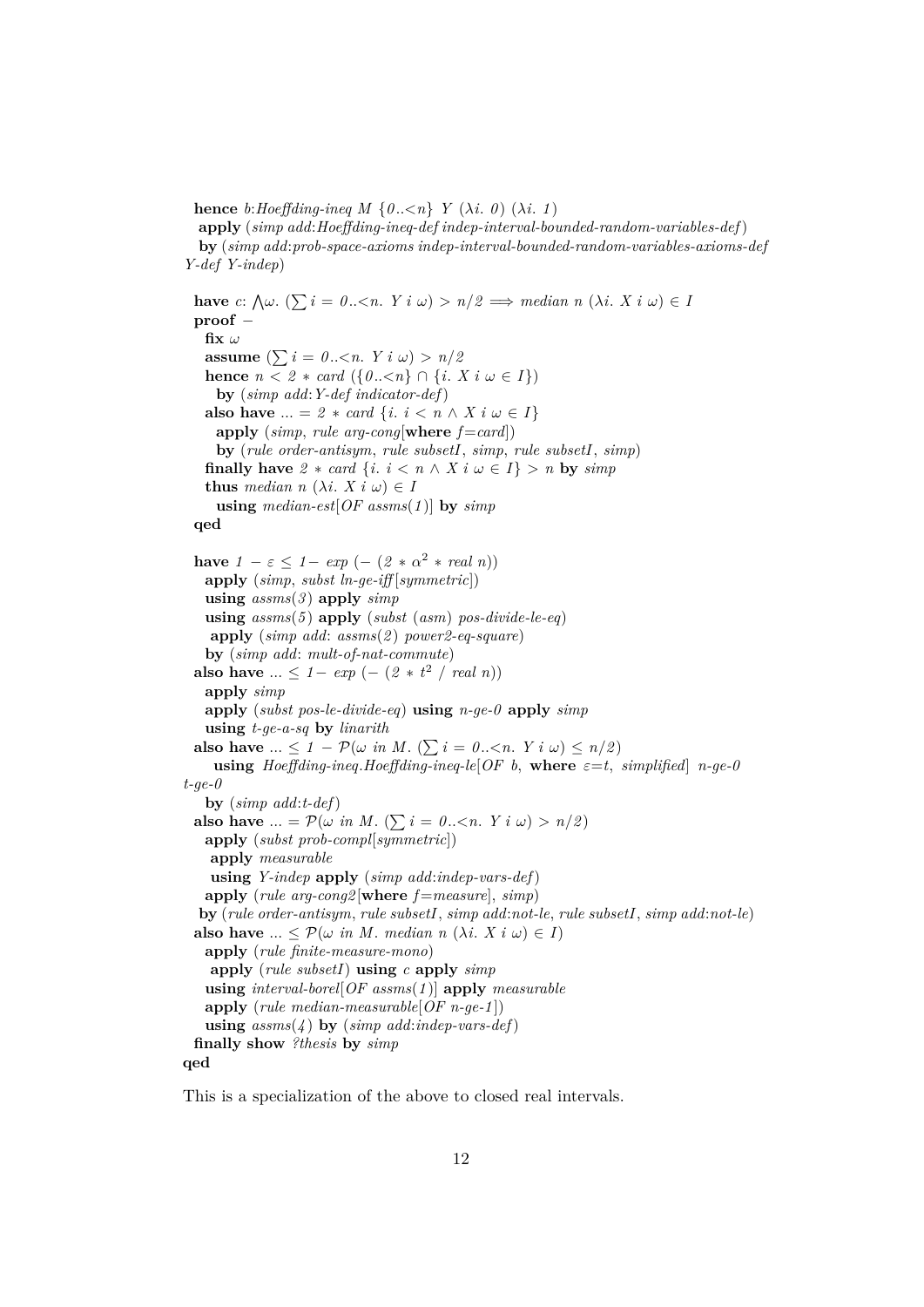**corollary** (**in** *prob-space*) *median-bound-1* : **assumes**  $\alpha > 0$ **assumes**  $\varepsilon \in \{0 < . . < 1\}$ **assumes** *indep-vars* ( $\lambda$ -. *borel*)  $X \{0, \leq n\}$ **assumes**  $n \ge -ln \ \varepsilon / (2 * \alpha^2)$ **assumes**  $\forall i \in \{0...  $\mathcal{P}(\omega \text{ in } M. X \text{ is } \omega \in (\{a..b\} :: \text{ real set}) \geq 1/2 + \alpha$$ **shows**  $\mathcal{P}(\omega \text{ in } M. \text{ median } n \ (\lambda i. \ X \text{ i } \omega) \in \{a,b\}) > 1-\varepsilon$ **apply** (*rule median-bound*[ $OF - assms(1)$   $assms(2)$   $assms(3)$   $assms(4)$ ]) **apply** (*simp add*:*interval-def*) **using** *assms*(*5* ) **by** *auto*

This is a specialization of the above, where  $\alpha = \frac{1}{6}$  $\frac{1}{6}$  and the interval is described using a mid point  $\mu$  and radius  $\delta$ . The choice of  $\alpha = \frac{1}{6}$  $\frac{1}{6}$  implies a success probability per random variable of  $\frac{2}{3}$ . It is a commonly chosen success probability for Monte-Carlo algorithms (cf. [\[2,](#page-14-1) §4] or [\[3,](#page-14-2) §1]).

**corollary** (**in** *prob-space*) *median-bound-2* : **fixes**  $\mu \delta$  :: *real* **assumes**  $\varepsilon \in \{0 \lt \ldots \lt 1\}$ **assumes** *indep-vars* ( $\lambda$ -. *borel*)  $X \{0, \leq n\}$ **assumes**  $n \geq -18 * ln \varepsilon$ **assumes**  $\bigwedge i : i < n \Longrightarrow \mathcal{P}(\omega \text{ in } M \text{ and } \omega - \mu) > \delta \leq 1/5$ **shows**  $\mathcal{P}(\omega \text{ in } M. \text{ abs } (\text{median } n \ (\lambda i. \ X \ i \ \omega) - \mu) \leq \delta) \geq 1 - \varepsilon$ **proof** − **have**  $b:\Lambda i: i < n \Longrightarrow$  *space*  $M - \{\omega \in \text{space } M: X \text{ } i \omega \in \{\mu - \delta..\mu + \delta\}\}$  $\{\omega \in space M. \text{ abs } (X \text{ i } \omega - \mu) > \delta\}$ **apply** (*rule order-antisym*, *rule subsetI*, *simp*, *linarith*) **by** (*rule subsetI*, *simp*, *linarith*) **have**  $\bigwedge i : i < n \Longrightarrow 1 - \mathcal{P}(\omega \text{ in } M. X \text{ is } \omega \in {\mu - \delta ... \mu + \delta} \} \big) \leq 1/5$ **apply** (*subst prob-compl*[*symmetric*]) **apply** (*measurable*) **using** *assms*(*2* ) **apply** (*simp add*:*indep-vars-def*) **apply** (*subst b*, *simp*) **using** *assms*(*4* ) **by** *simp* **hence**  $a:\bigwedge i: i < n \Longrightarrow \mathcal{P}(\omega \text{ in } M. X \text{ is } \omega \in {\{\mu - \delta..\mu + \delta\}}) \geq 2/3$  by  $\text{sim} p$ **have**  $1 - \varepsilon < \mathcal{P}(\omega \text{ in } M. \text{ median } n (\lambda i. X i \omega) \in {\{\mu - \delta..\mu + \delta\}})$ **apply** (*rule median-bound-1* [*OF - assms*(*1*) *assms*(*2*), **where**  $\alpha = 1/6$ ], *simp*) **using** *assms*(*3* ) **apply** (*simp add*:*power2-eq-square*) **using** *a* **by** *simp* **also have** ... =  $\mathcal{P}(\omega \text{ in } M. \text{ abs } (\text{median } n \text{ } (\lambda i. \text{ X } i \omega) - \mu) \leq \delta)$ **apply** (*rule arg-cong2* [**where** *f* =*measure*], *simp*) **apply** (*rule order-antisym*, *rule subsetI*, *simp*, *linarith*) **by** (*rule subsetI*, *simp*, *linarith*) **finally show** *?thesis* **by** *simp*

**qed**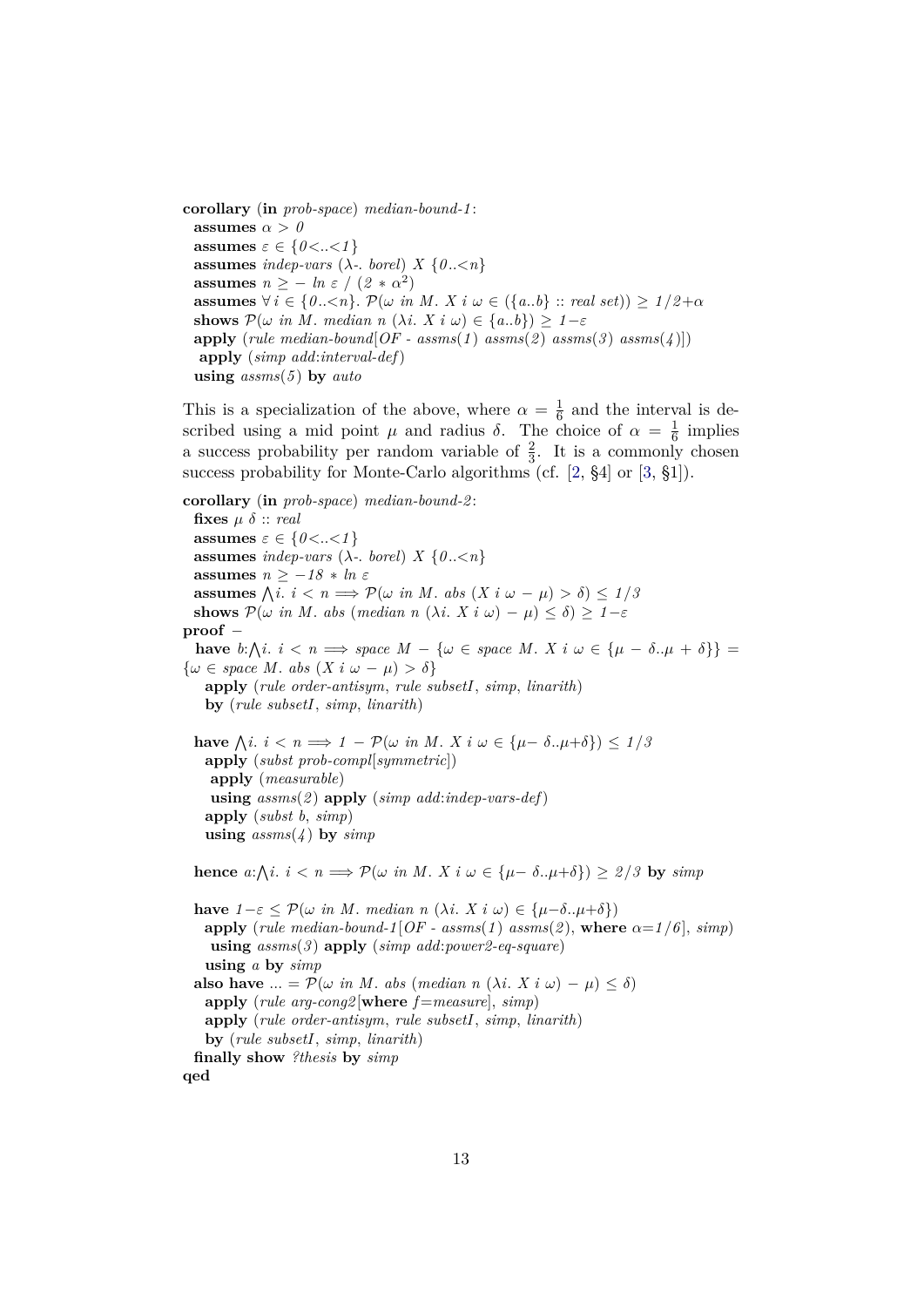## <span id="page-13-0"></span>**4 Some additional results about the median**

**lemma** *sorted-mono-map*: **assumes** *sorted xs* **assumes** *mono f* **shows** *sorted* (*map f xs*) **using** *assms* **apply** (*simp add*:*sorted-wrt-map*) **apply** (*rule sorted-wrt-mono-rel*[**where**  $P = \leq$ ]) **by** (*simp add*:*mono-def* , *simp*) This could be added to *HOL*.*List*: **lemma** *map-sort*: **assumes** *mono f* **shows** *sort* (*map*  $f(xs) = map f (sort xs)$ ) **apply** (*rule properties-for-sort*) **apply** *simp* **by** (*rule sorted-mono-map*, *simp*, *simp add*:*assms*) **lemma** *median-cong*: **assumes**  $\bigwedge i : i < n \Longrightarrow f \ i = g \ i$ **shows** *median*  $n f = median n g$ apply (*cases*  $n = 0$ *, simp add:median-def*) **apply** (*simp add*:*median-def*) **apply** (*rule arg-cong2* [**where**  $f=(!)$ ]) **apply** (*rule arg-cong*[**where** *f* =*sort*], *rule map-cong*, *simp*, *simp add*:*assms*) **by** *simp* **lemma** *median-restrict*: *median n*  $(\lambda i \in \{0..\leq n\} \cdot f \}) = median \space n \space f$ **by** (*rule median-cong*, *simp*) **lemma** *median-commute-mono*: assumes  $n > 0$ **assumes** *mono g* **shows** *g* (*median n f*) = *median n* (*g*  $\circ$  *f*) **apply** (*simp add*: *median-def del*:*map-map*) **apply** (*subst map-map*[*symmetric*]) **apply** (*subst map-sort*[*OF assms*(*2* )]) **apply** (*subst nth-map*, *simp*) **using** *assms* **apply** *fastforce* **by** *simp* **lemma** *median-rat*: assumes  $n > 0$ **shows** *real-of-rat* (*median n*  $f$ ) = *median n* ( $\lambda$ *i*. *real-of-rat* (*f i*)) **apply**  $(subst(2)$  *comp-def* [where  $q=f$ , *symmetric*]) **apply** (*rule median-commute-mono*[*OF assms*(*1* )]) **by** (*simp add*: *mono-def of-rat-less-eq*)

**lemma** *median-const*: